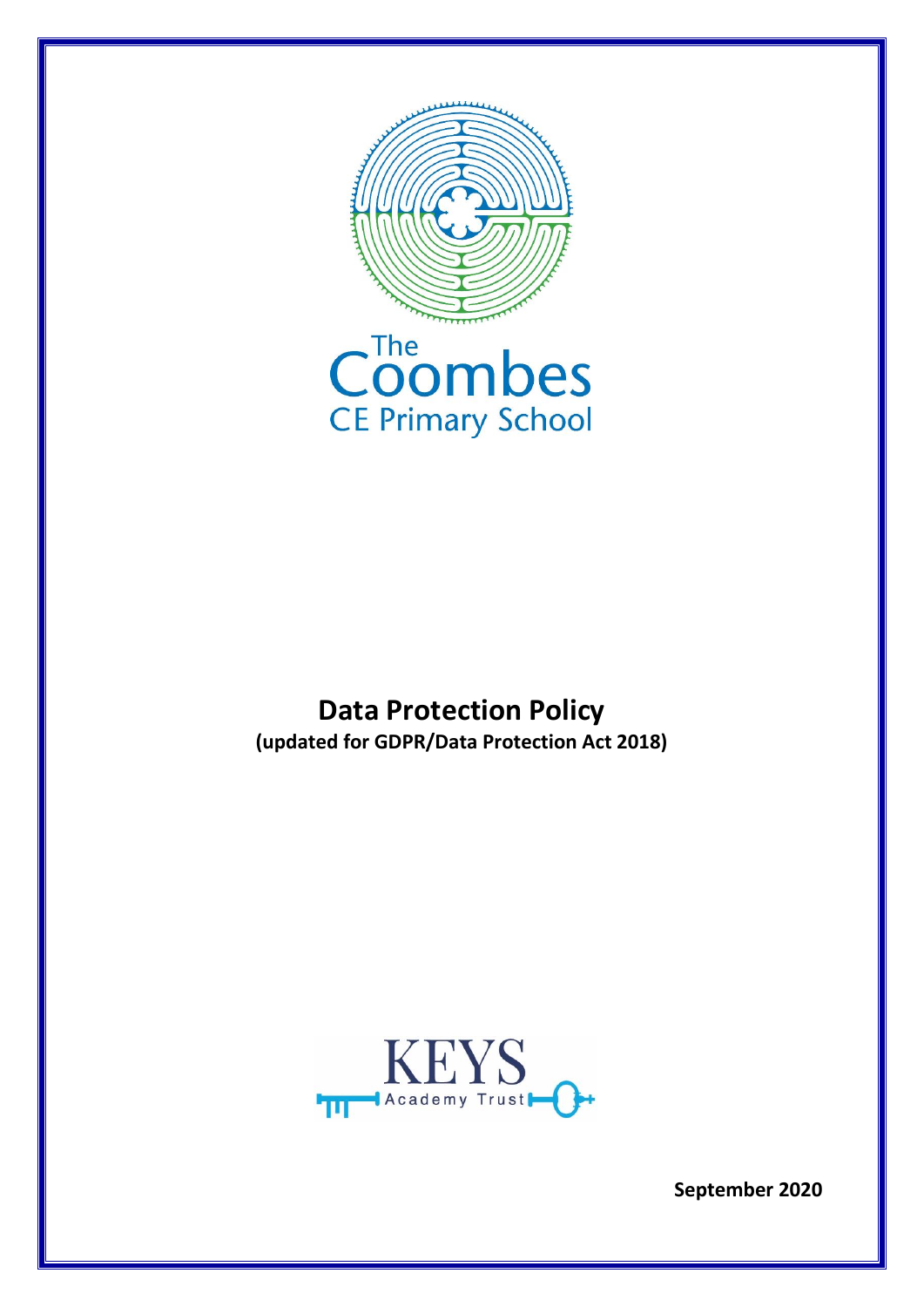### **1. Introduction**

- a. Our school is committed to protecting all data that it holds relating to staff, pupils, parents and governors.
- b. This policy applies to all school data, regardless of whether it is in paper or electronic format and where it is stored.
- c. This policy was approved by governors on 7.12.18 and will be reviewed annually.

### **2. Legislation and guidance**

- a. This policy meets the requirements of the Data Protection Act 2018 (which incorporates the [General Data Protection Regulation\)](http://data.consilium.europa.eu/doc/document/ST-5419-2016-INIT/en/pdf) and is based on guidance published by the Information Commissioner's Office (ICO) and the Department for Education. All staff and governors should note that the Act makes provision for significant fines to be levied in the event of non-compliance.
- b. Section 6 also refers to the Education (Pupil Information) (England) Regulations 2005.
- c. Section 7 refers to the Freedom of Information Act 2000.

### **3. Data protection principles and categories of data**

- a. The Data Protection Act 2018 sets out six data protection principles that the school must follow when processing personal data. Data must be:
	- Processed fairly, lawfully and in a transparent manner
	- Used for specified, explicit and legitimate purposes
	- Used in a way that is adequate, relevant and limited
	- Accurate and kept up-to-date
	- $\bullet$  Kept no longer than is necessary
	- Processed in a manner that ensures appropriate security of the data
- b. Categories of data
	- i. The Data Protection Act 2018 refers to **Personal data** and **Special categories of personal data**
		- **Personal data** means any information relating to an identifiable person who can be directly or indirectly identified in particular by reference to an identifier.
		- **Special categories of personal data** (previously known as 'sensitive personal data') includes race, ethnic origin, politics, religion, trade union membership, biometrics, health and sexual orientation.
	- ii. Note that the DfE consider it best practice that data such as free school meal status, pupil premium eligibility, elements of special educational need information, safeguarding information, some behaviour data and Children's Services interactions are also treated with the same care as the special categories set out in law.

## **4. Roles and responsibilities**

- a. The Data Controller
	- i. Our school processes personal information relating to pupils, staff and visitors (defined as 'Data Subjects') and is therefore a Data Controller.
	- ii. The governing body has overall responsibility for ensuring that the school complies with its obligations under the Data Protection Act 2018.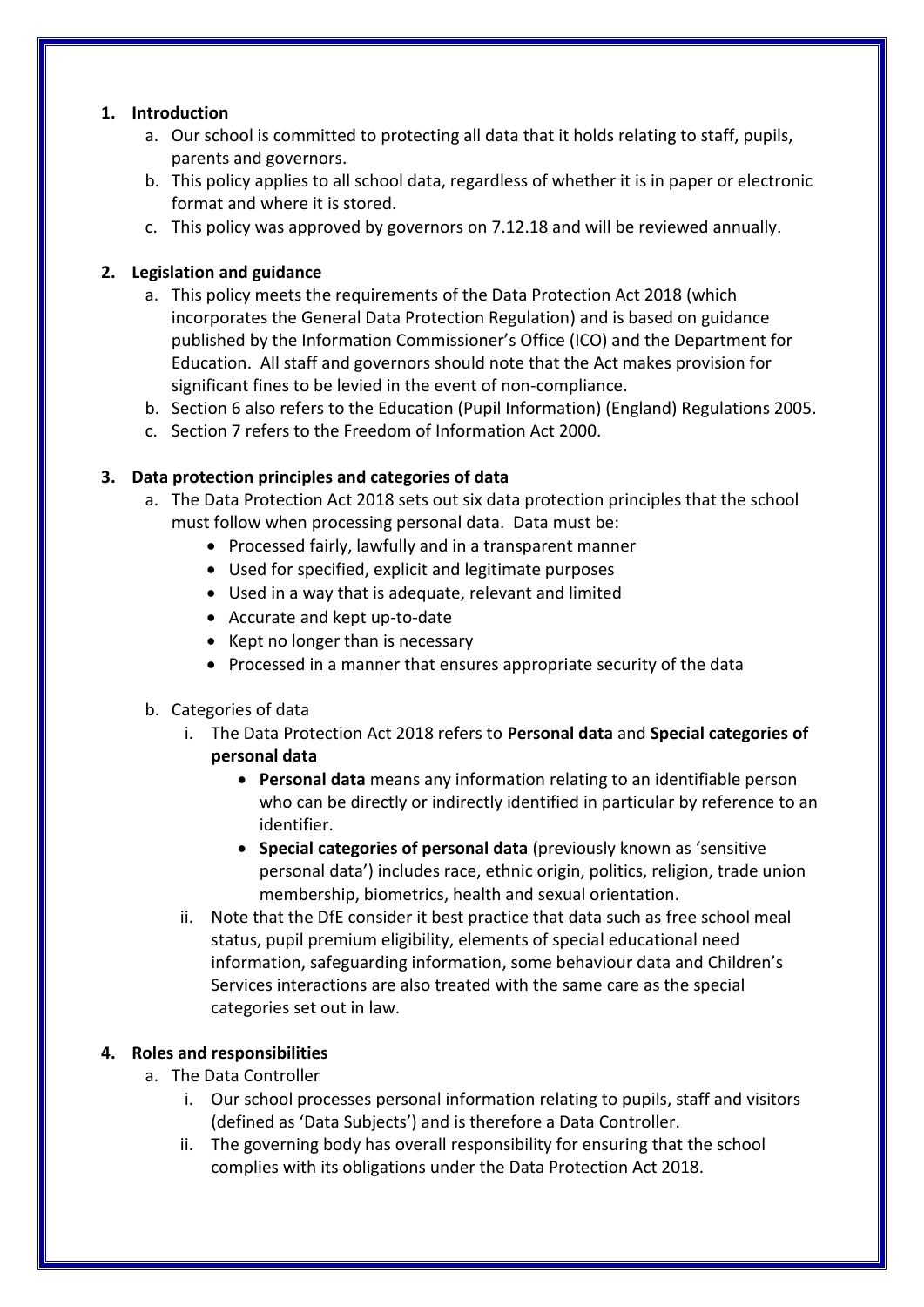- iii. The Headteacher will ensure the provisions of this policy are in place and that all staff are aware of their data protection obligations.
- iv. Day to day responsibility for Data Protection will reside with the Data Protection Officer (DPO).
- v. The school is registered as a Data Controller with the ICO and renews this registration annually.
- b. Data Protection Officer
	- i. The Data Protection Officer will:
		- Act as the contact point for all Data Protection issues and queries from Data Subjects and the ICO, e.g. for Subject Access Requests, data breaches, following the agreed procedures (see Appendix).
		- Maintain appropriate documentation related to data processing.
		- Undertake the training necessary to fulfil their role, and ensure staff have access to appropriate training and updates.
		- Monitor compliance with all aspects of Data Protection.
		- Provide advice relating to Data Protection Impact Assessments (DPIA) e.g. before introducing a new data processing system.
- c. School staff
	- i. All school staff, in whatever role, have a duty to comply with this policy. Failure to comply may result in disciplinary action.
	- ii. Staff must report any data related concerns or breaches immediately to the DPO.
- d. Data processor
	- i. The school uses a range of third parties to process data on our behalf, e.g. payroll, catering, communications. The school will ensure that all data processors are compliant with the Data Protection Act 2018.
- e. Sharing data
	- i. Where data is routinely shared with other organisations (e.g. Local Authority, DfE, NHS, Police) the school will ensure this is made clear in the Privacy Notice and that appropriate protocols are in place.

## **5. Data Protection documentation**

- a. Privacy Notices
	- i. The school will make available Privacy Notices for Pupils/Parents, Staff and Governors that set out how the school will make use of their personal data. These will be made available via the school website.
- b. Consent
	- i. Where required the school will seek and record specific consent from data subjects (e.g. image permissions, email marketing, biometrics).
- c. Data Protection Audit/record keeping/logs
	- i. The school will maintain suitable records which detail all data that is collected, processed and where appropriate shared. In addition, the school will keep records of other key areas including:
		- Subject Access Requests see Appendix  $(b)$
		- $\bullet$  Data Breaches see Appendix (a)
		- Data retention schedule, disposal/destruction log
		- DPIA
		- Requests for changes to data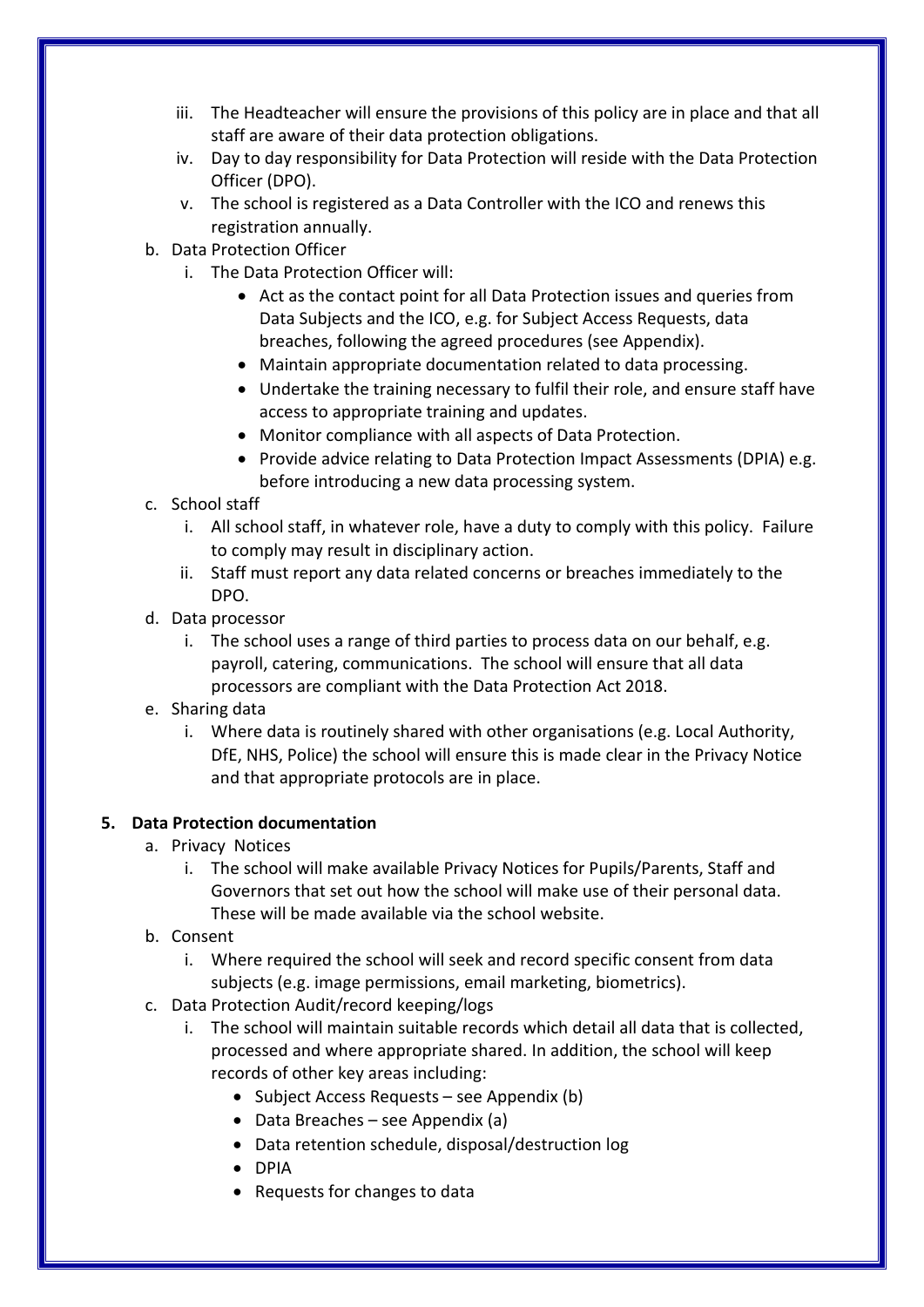A general description of the technical and organisational security measures that are in place

## **6. Subject Access Requests/Parental requests to see the educational record**

- a. Under the Data Protection Act, pupils (or their parents for children under 13) have a right to request access to information the school holds about them. This is known as a Subject Access Request (SAR).
- b. The SAR process and timescales are provided in Appendix (b).
- c. In addition, maintained schools, PRUs and non-maintained special schools should be aware of Regulation 5 of the Education (Pupil Information) (England) Regulations 2005 that gives parents the right of access to their child's educational record, free of charge, within 15 school days of a request.
- d. The Education (Pupil Information) Regulations noted above do not apply to nonmaintained schools, such as academies. Parents of children at non-maintained schools wishing to access information must therefore make a SAR.

## **7. Freedom of Information Act (FOI)**

- a. The school will comply with the Freedom of Information Act 2000.
- b. All FOI requests will be directed to the DPO who will follow the procedures outlined in the Appendix (c).
- c. The school will comply with the requirement to produce a publication scheme following the guidance available from the ICO.

## **8. Security and storage**

- a. The school will ensure that appropriate technical and organisational measures are in place to protect school data.
- b. The school will ensure that staff and governors are only able to access data that is relevant to their role.
- c. The school will ensure that staff and governors are provided with specific guidance, which should include for example:
	- Use of encrypted USB flash drives/memory sticks and other removable media
	- Appropriate use of professional and personal email accounts
	- Use of encrypted/Secure email
	- Secure storage of paper files, clear desk policies, etc
	- Screen locking procedures
	- Use of cloud based storage
	- Taking data off site/Home working
	- Use of staff personal devices
	- Passwords
	- Encryption of school devices that may be taken off site, e.g. staff laptops.
- d. Key points from the list above will be included in Staff Acceptable Use Agreements.

## **9. Retention and disposal**

a. The school will produce a document retention and disposal schedule (see Appendix (d). This will be based on the retention guidelines from the Information and Records Management Society (IRMS) Toolkit for Schools and any other guidance, e.g. DfE, Local Authority, Academy Trust, local agreements.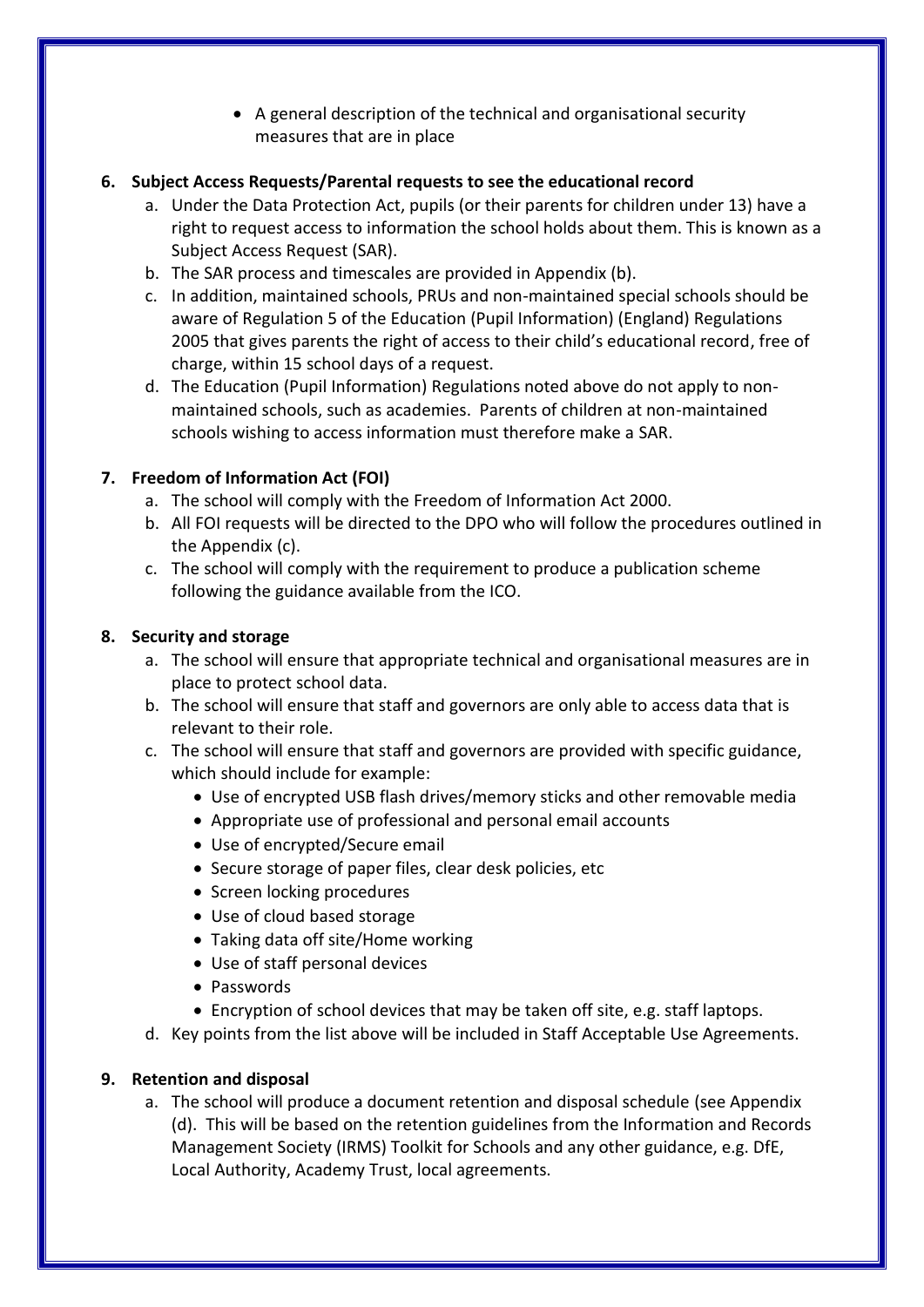- b. Appropriate measures will be taken to ensure that data that is no longer required, whether in paper or electronic form, is disposed of securely.
- c. The school will ensure appropriate disposal of all devices that hold school data.
- d. A destruction record will be kept for all data and devices that are disposed of.

### **10. Training**

- a. All staff and governors will be provided with data protection training as part of their induction process.
- b. Data protection training, briefings and updates will also be provided for all staff and governors as required, but at least every two years.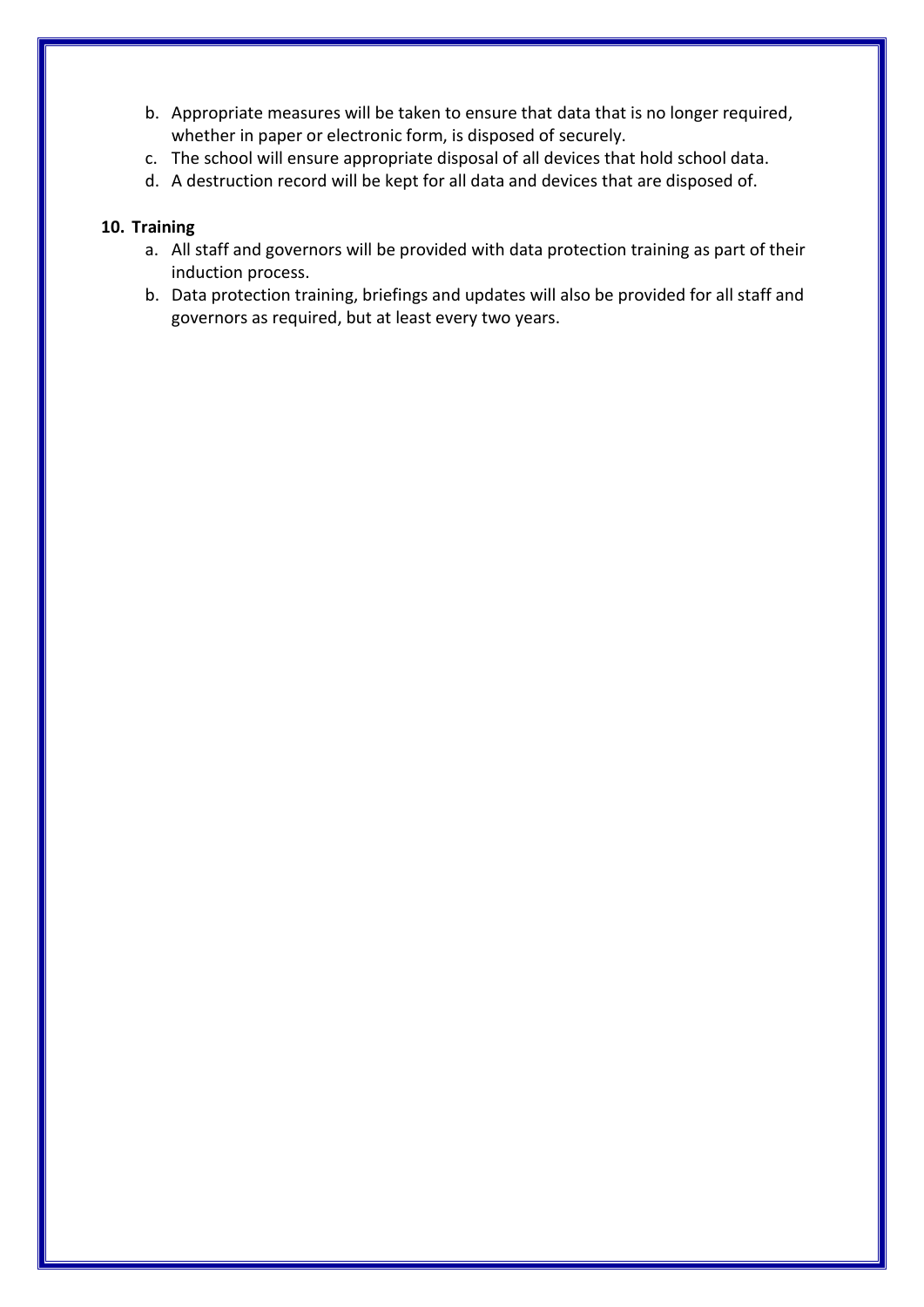## **Appendix A**

## **Data breach information and procedures**

Data protection breaches can be caused by a number of factors, e.g. Loss or theft of pupil, staff or governing body data and/or equipment or paperwork on which data is stored, inappropriate access controls allowing unauthorised use, poor data destruction procedures, human error such as sending an email to the wrong person, cyber-attack, hacking, ransomware.

In the event of a breach, the procedures below should be followed:

- 1. Any data protection incident should be reported immediately to the school's DPO and Headteacher.
- 2. If required, appropriate actions should be taken to halt the breach, and/or prevent further breaches.
- 3. The DPO must report any significant data protection incidents to the ICO.
	- This should take place within 72 hours of the breach being detected, where feasible.
	- If in doubt as to the significance of the incident, seek external advice, which could involve contacting the ICO.
	- If some details of the breach are yet to be determined, it would be appropriate to make an initial report to the ICO, followed up by a further report once more is known.
- 4. The Chair of Governors should be informed as soon as possible. Other agencies as appropriate may need to be informed depending on the breach, e.g. police, Action Fraud, social services.
- 5. Where the breach involves the disclosure of the personal data of specific individuals, they should usually be notified.
- 6. Fully investigate the breach, and review all related policies and procedures to make any necessary changes.
- 7. Provide additional training to staff as appropriate.
- 8. Review whether any disciplinary action should be taken.
- 9. If the nature of the breach could result in adverse publicity the school may wish to prepare a statement for publication.
- 10. A full record should be kept of all data breaches, including all the steps taken, whether reportable or not.

#### **Additional notes**

In the event of a data breach, the following areas will need to be considered:

- The type of data and its sensitivity
- What protections were in place (e.g. encryption)
- What has happened to the data
- Whether the data could be put to any illegal or inappropriate use
- How many people are affected
- What type of people have been affected (pupils, staff members, suppliers etc) and whether there are wider consequences to the breach.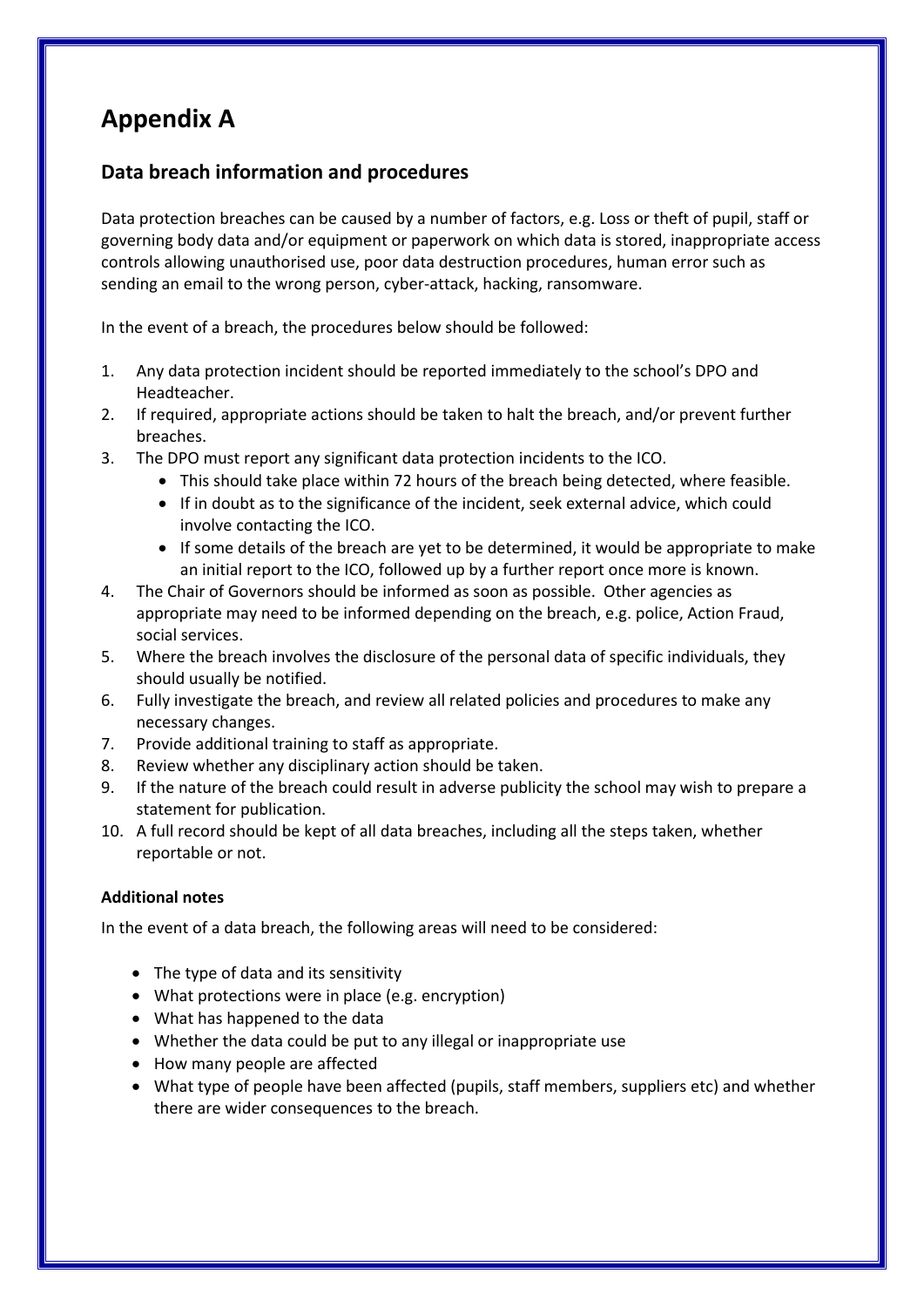## **Appendix B**

## **Subject Access Request (SAR) process and timescales**

A SAR is a request for personal data about the applicant. Where pupils are under the age of 13, a SAR will be made on their behalf by the parent/guardian. Pupils 13 and above may make a SAR in their own right. Where a parent of a pupil 13 and above makes a SAR, it should be with the agreement of the pupil.

All SARs must be in writing, either paper or electronic, and should be directed to the DPO who will follow the procedure outlined below:

- 1. Clarify that this is a SAR and not some other request for information, i.e. a FOI request or an 'educational record' request.
- 2. Confirm the identity of the person making the request.
- 3. If it is unclear what information is being requested, ask for further details from the applicant.
- 4. Check that the information is available:
	- If the information is not available, inform the applicant.
	- If the information is available, note the date that the SAR was received or, in the case of further details being requested, the date that these were received. The school now has one calendar month to respond.
- 5. Check whether the information requested contains information about any third-party. If it does then undertake one, or more, of the following steps:
	- Seek permission to disclose the information from the third-party concerned.
	- Redact/summarise the information to protect the identity of the third-party.
	- Withhold the information to protect the rights of the third-party.
- 6. Ensure that the information to be supplied is clear and understandable, e.g. any complex codes or terms are explained.
- 7. Supply the information requested in an appropriate format, e.g. if the request is made electronically, the information should be provided in an electronic format.
- 8. Keep a record of the SAR and any information that was supplied.

#### **Additional notes**

- The school must provide a copy of the information free of charge. However, schools can charge a 'reasonable fee' when a request is manifestly unfounded or excessive, particularly if it is repetitive. The school may also charge a reasonable fee to comply with requests for further copies of the same information. The fee must be based on the administrative cost of providing the information.
- The school will be able to extend the one month period of compliance by a further two months where requests are complex or numerous. If this is the case, the school must inform the applicant within one month of the receipt of the request and explain why the extension is necessary.
- The school might also decide to withhold some information. Examples of some information which (depending on the circumstances) it might be appropriate to withhold include:
	- $\circ$  information that might cause serious harm to the physical or mental health of the pupil or another individual;
	- $\circ$  information that would reveal that the child is at risk of abuse, where disclosure of that information would not be in the child's best interests;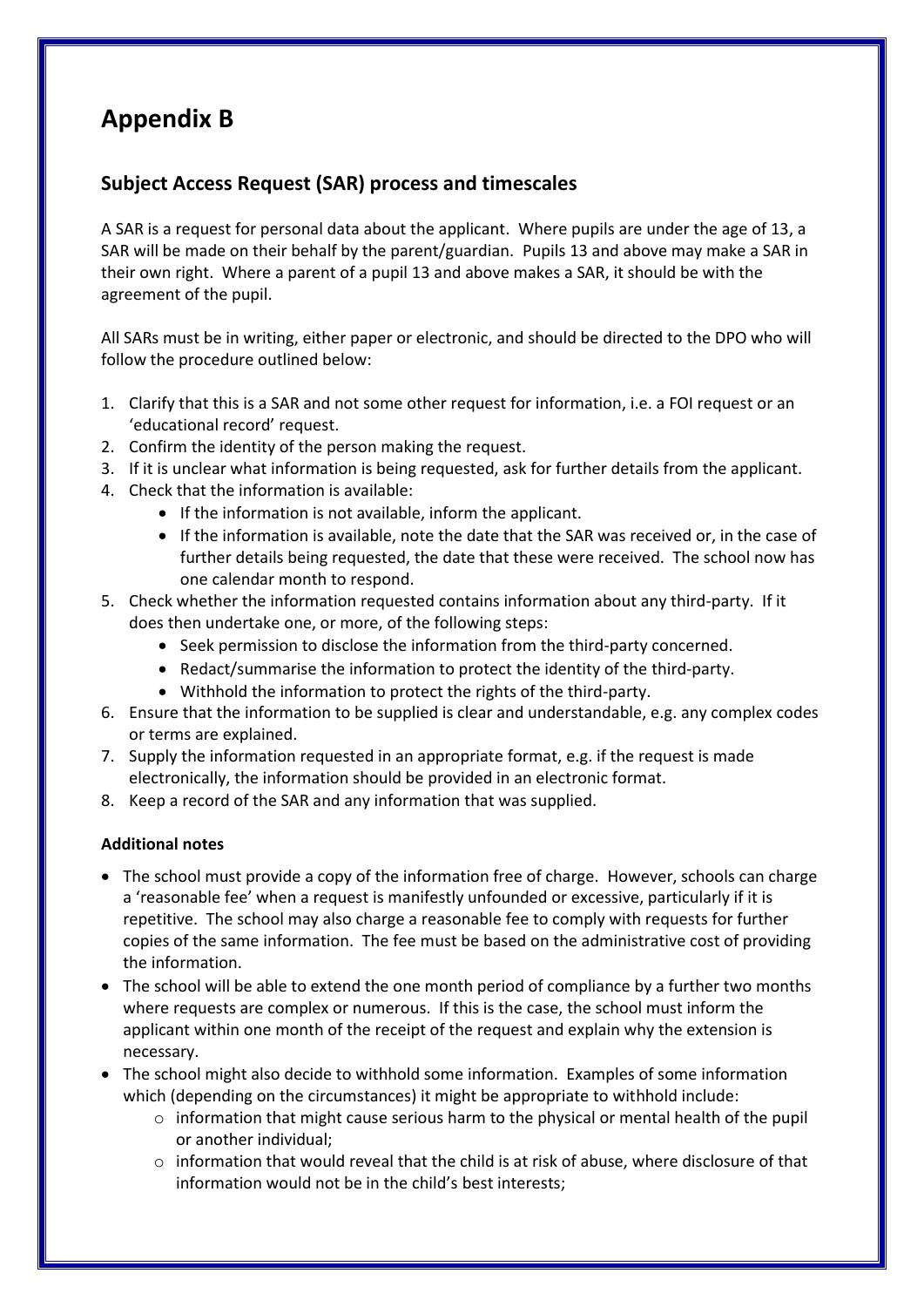- o information contained in adoption and parental order records; and
- o certain information given to a court in proceedings concerning the child.
- More information about SARs is available on the ICO website.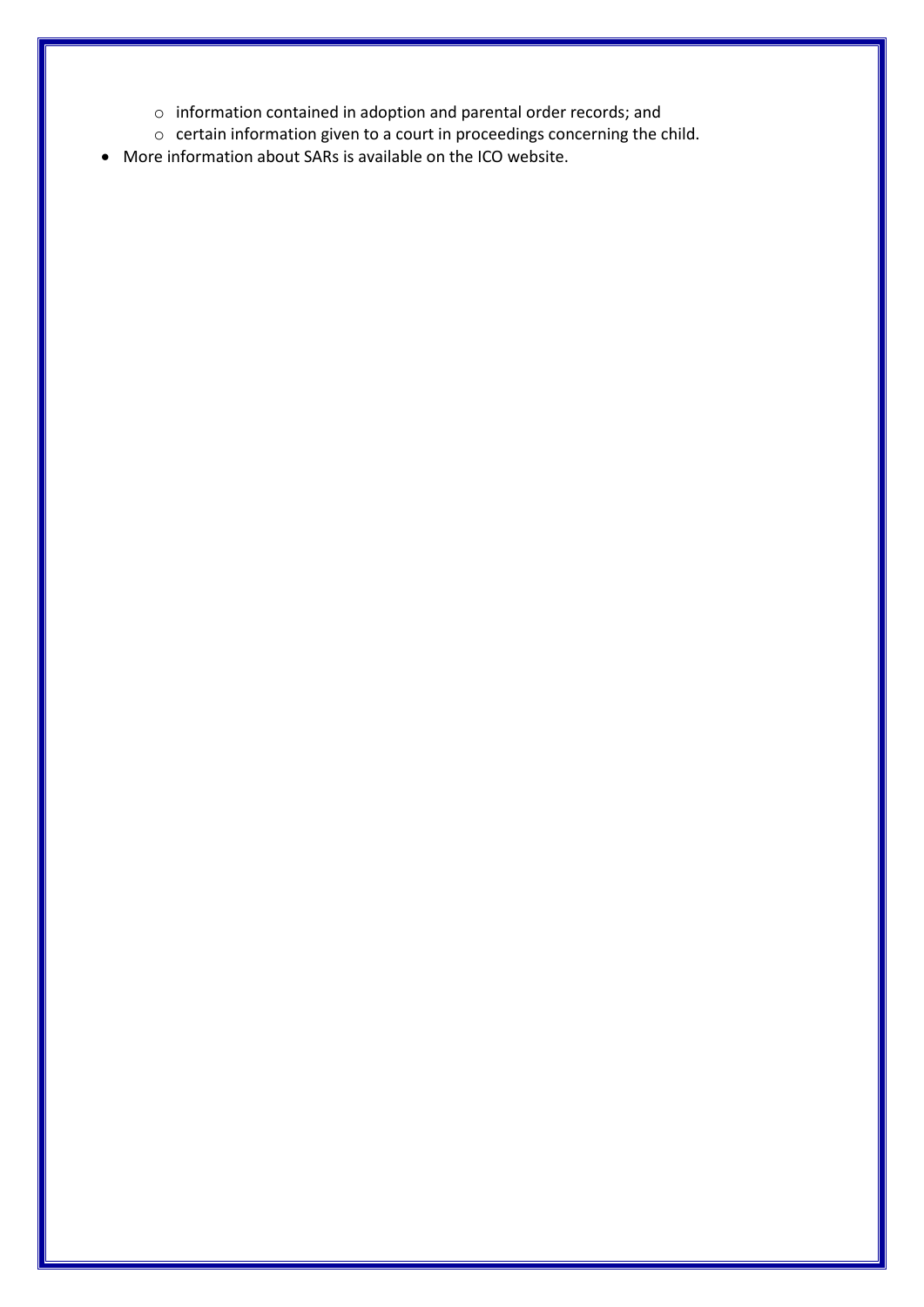## **Appendix C**

## **Freedom of Information (FOI) process and timescales**

The school has a publication scheme, which outlines the information that is routinely made available. This can be found on the school website.

A FOI request may be made by any member of the general public, as they have a right to know about the activities of public authorities, which includes schools. The school will normally disclose the information requested in whole or part unless there is a clear and accepted reason not to do so.

All FOI requests must be in writing, either paper or electronic, and must contain the applicant's contact details. All requests should be directed to the DPO who will follow the procedure outlined below:

- 1. Clarify that this is a FOI request and not some other request for information, i.e. a SAR or an 'educational record' request.
- 2. If it is unclear what information is being requested, ask for further details from the applicant.
- 3. Check that the information is available:
	- If the information is not available, inform the applicant.
	- If the information is available, note the date that the FOI request was received or, in the case of further details being requested, the date that these were received. The school now has 20 school days to respond.
- 4. Check whether there is any good reason for refusing to disclose part or all of the information requested. Seek guidance from the ICO if in any doubt.
- 5. Ensure that the information to be supplied is clear and understandable.
- 6. Supply the information requested in an appropriate format, e.g. if the request is made electronically, the information should be provided in an electronic format.
- 7. Keep a record of the FOI request and any information that was supplied.

## **Additional notes**

- The school may charge for the cost of copying and postage, where appropriate.
- The school may refuse an entire request under various circumstances, e.g.:
	- $\circ$  It would cost too much or take too much staff time to deal with the request (although note that the ICO guidance relating to this aspect indicates that the work required would have to be very substantial before a refusal would be acceptable).
	- o Where complying might prejudice someone's commercial interests. However, it has to pass the 'Public Interest Test', i.e. that on balance the public interest in withholding the information outweighs the public interest in disclosing it.
	- $\circ$  The request is vexatious.
	- o The request repeats a previous request from the same person.
- Further advice on when a FOI request may be refused is available from the ICO.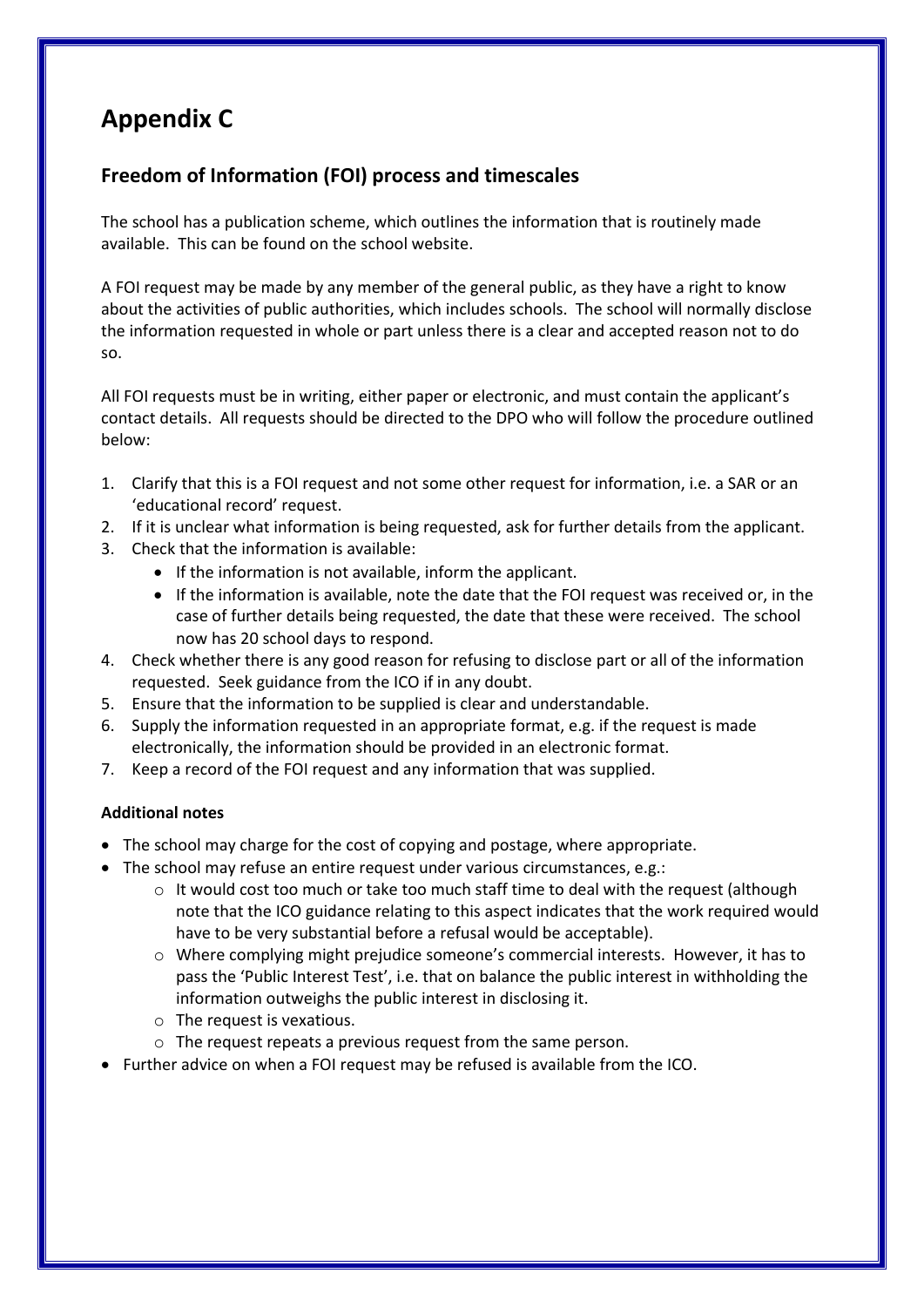# **Appendix D**

## **Document Retention and Disposal Schedule**

Refer to DfE Annual review of school records and safe data destruction checklist for full details https://assets.publishing.service.gov.uk/government/uploads/system/uploads/attachment\_data/fi le/737237/Records Checklist Safe Data Destruction Log accessible.docx

|                                                     | <b>Retention Policy</b>       | Retention<br><b>Period</b> |                         |
|-----------------------------------------------------|-------------------------------|----------------------------|-------------------------|
| <b>September Destruction</b>                        |                               |                            |                         |
| <b>Financial records</b>                            |                               | 6                          |                         |
| <b>Budget management</b>                            |                               | 3                          |                         |
| <b>Maintenance records</b>                          |                               | 6                          |                         |
| <b>Lettings records</b>                             |                               | 3                          |                         |
| Payroll                                             |                               | 3                          |                         |
| <b>Retirement records</b>                           |                               | 6                          |                         |
| <b>Employers Liability insurance</b><br>certificate |                               | 40                         |                         |
| Inventory                                           |                               | 6                          |                         |
| <b>Insurance Claims</b>                             |                               | 6                          |                         |
| <b>Contracts under seal</b>                         | date of last<br>payment plus  | 12                         |                         |
| <b>Contracts under signature</b>                    | date of last<br>payment plus  | 6                          |                         |
| <b>FSM registers</b>                                |                               | 6                          |                         |
| <b>School meal registers</b>                        |                               | 3                          |                         |
| Leases                                              | expiry plus                   | 6                          |                         |
| Signing in book                                     |                               | 1                          |                         |
| Visitors signing in book                            |                               | 6                          |                         |
| <b>School diaries</b>                               |                               | 5                          |                         |
| <b>Census</b>                                       |                               | 5                          |                         |
| Photographs                                         |                               | 3                          |                         |
| <b>Registers</b>                                    |                               | $\overline{\mathbf{z}}$    |                         |
| <b>Pupil reports</b>                                | year of leaving<br>plus 1 yr. | 12                         | cohort to be<br>deleted |
| <b>Pupil photographs</b>                            | once left school              | 11                         | cohort to be<br>deleted |
| <b>SDP</b>                                          |                               | 3                          |                         |
| <b>Admissions information</b>                       |                               | $\mathbf{1}$               |                         |
| <b>Newsletters</b>                                  |                               | $\mathbf{1}$               |                         |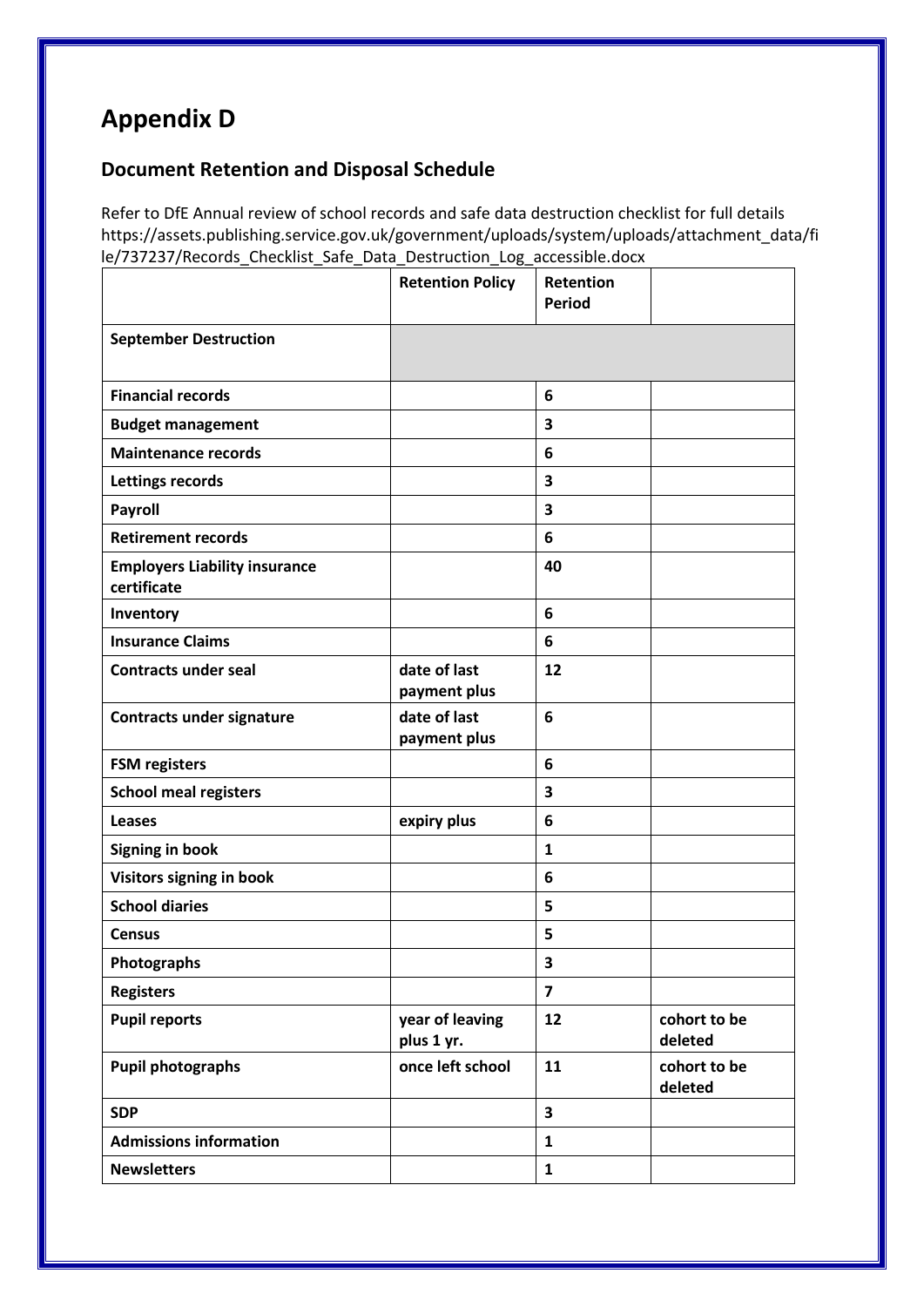| Letters to parents                                             |                                   | $\mathbf{1}$ |                                                 |
|----------------------------------------------------------------|-----------------------------------|--------------|-------------------------------------------------|
| <b>PTA</b>                                                     |                                   |              |                                                 |
| <b>Pupil records</b>                                           |                                   |              |                                                 |
| all records passed to secondary school                         |                                   |              |                                                 |
| <b>SATS results in pupil file</b>                              |                                   |              |                                                 |
| child protection documents in sealed<br>envelope in pupil file |                                   |              |                                                 |
| SEND documents in sealed envelope<br>in pupil file             |                                   |              |                                                 |
| in-year transfers passed to new<br>school                      |                                   |              |                                                 |
| pupil moved abroad                                             | <b>DOB</b> plus                   | 25           |                                                 |
| <b>Curriculum</b>                                              |                                   |              |                                                 |
| schemes, timetables, record books,<br>mark books               |                                   | $\mathbf{1}$ |                                                 |
| pupil book                                                     | home with child<br>at end of year |              |                                                 |
| educational visit records                                      |                                   | 14           |                                                 |
| parental consent for trips (no major<br>incident)              | at end of trip                    | 0            |                                                 |
| parental consent for trip where major<br>incident              | DOB plus                          | 25           | from year of<br>birth - send with               |
|                                                                |                                   |              | pupil file                                      |
| <b>Governing Body Documents</b>                                |                                   |              |                                                 |
| <b>Policies</b>                                                |                                   | 3            |                                                 |
| <b>Academy status proposals</b>                                |                                   | 3            |                                                 |
| minutes etc.                                                   |                                   |              |                                                 |
| Recruitment                                                    |                                   |              |                                                 |
| <b>Head Teacher</b>                                            |                                   | 6            |                                                 |
| <b>Unsuccessful applicants</b>                                 |                                   | 0.5          |                                                 |
| <b>Personal Files</b>                                          | termination plus                  | 6            |                                                 |
| <b>Timesheets</b>                                              |                                   | 6            |                                                 |
| <b>Appraisal records</b>                                       |                                   | 5            |                                                 |
| H&S                                                            |                                   |              |                                                 |
| <b>Policy</b>                                                  |                                   | 3            |                                                 |
| <b>Risk Assessments</b>                                        |                                   | 3            |                                                 |
| Incident records for injury at work                            |                                   | 12           |                                                 |
| Incident reports                                               | child DOB                         | 25           | from year of<br>birth - send with<br>pupil file |
| Incident reports                                               | adult                             | 6            |                                                 |